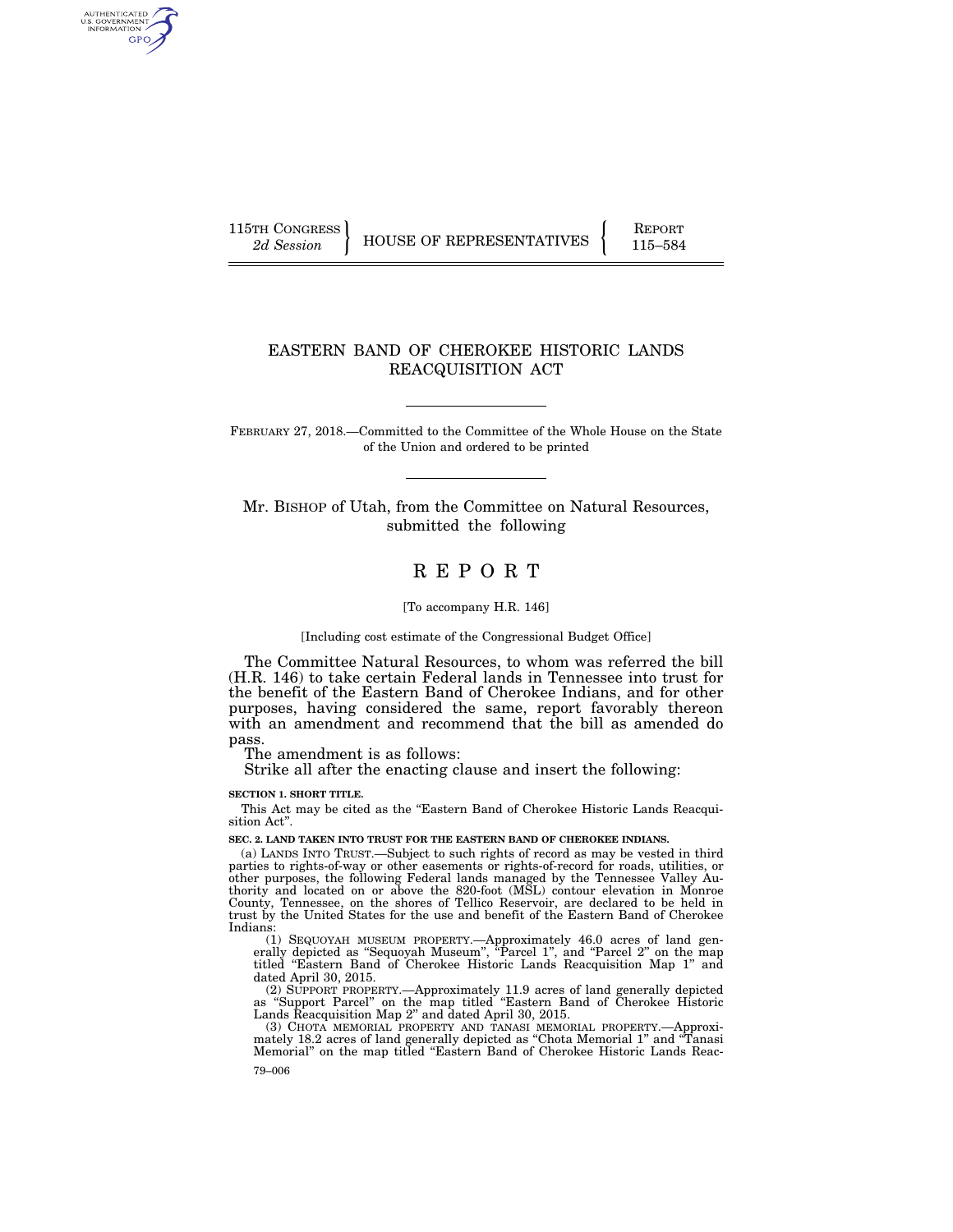quisition Map 3'' and dated April 30, 2015, and including the Chota Memorial and all land within a circle with a radius of 86 feet measured from the center of the Chota Memorial without regard to the elevation of the land within the circle.

(b) PROPERTY ON LANDS.—In addition to the land taken into trust by subsection (a), the improvements on and appurtenances thereto, including memorials, are and shall remain the property of the Eastern Band of Cherokee Indians.

(c) REVISED MAPS.—Not later than one year after the date of a land transaction made pursuant to this section, the Tennessee Valley Authority, after consultation with the Eastern Band of Cherokee Indians and the Secretary o submit revised maps that depict the land taken into trust under this section, including any corrections made to the maps described in this section to the Committee on Natural Resources of the House of Representatives and the Committee on Indian Affairs of the Senate.

(d) CONTOUR ELEVATION CLARIFICATION.—The contour elevations referred to in this Act are based on MSL Datum as established by the NGS Southeastern Supplementary Adjustment of 1936 (NGVD29).

(e) CONDITIONS.—The lands taken into trust under this section shall be subject to the conditions described in section 5.

#### **SEC. 3. PERMANENT EASEMENTS TAKEN INTO TRUST FOR THE EASTERN BAND OF CHER-OKEE INDIANS.**

(a) PERMANENT EASEMENTS.—The following permanent easements for land below the 820-foot (MSL) contour elevation for the following Federal lands in Monroe County, Tennessee, on the shores of Tellico Reservoir, are declared to be held in trust by the United States for the benefit of the Eastern Band of Cherokee Indians:

(1) CHOTA PENINSULA.—Approximately 8.5 acres of land generally depicted as ''Chota Memorial 2'' on the map titled ''Eastern Band of Cherokee Historic Lands Reacquisition Map 3'' and dated April 30, 2015.

(2) CHOTA-TANASI TRAIL.—Approximately 11.4 acres of land generally depicted as ''Chota-Tanasi Trail'' on the map titled ''Eastern Band of Cherokee Historic Lands Reacquisition Map 3'' and dated April 30, 2015.

(b) REVISED MAPS.—Not later than one year after the date of a land transaction made pursuant to this section, the Tennessee Valley Authority, after consultation with the Eastern Band of Cherokee Indians and the Secretary of the Interior, shall submit to the Committee on Natural Resources of the House of Representatives and the Committee on Indian Affairs of the Senate revised maps that depict the lands subject to easements taken into trust under this section, including any corrections necessary to the maps described in this section.

(c) CONDITIONS.—The lands subject to easements taken into trust under this section shall be subject to the use rights and conditions described in section 5.

#### **SEC. 4. TRUST ADMINISTRATION AND PURPOSES.**

(a) APPLICABLE LAWS.—Except as described in section 5, the lands subject to this Act shall be administered under the laws and regulations generally applicable to lands and interests in lands held in trust on behalf of Indian tribes.

(b) USE OF LAND.—Except the lands described in section  $2(a)(2)$ , the lands subject to this Act shall be used principally for memorializing and interpreting the history and culture of Indians and recreational activities, including management, operation, and conduct of programs of and for—

(1) the Sequoyah birthplace memorial and museum;

(2) the memorials to Chota and Tanasi as former capitals of the Cherokees;

(3) the memorial and place of reinterment for remains of the Eastern Band of Cherokee Indians and other Cherokee tribes, including those transferred to the Eastern Band of Cherokee Indians and other Cherokee tribes and those human remains and cultural items transferred by the Tennessee Valley Authority to those Cherokee tribes under the Native American Graves Protection and Repatriation Act (25 U.S.C. 3001 et seq.); and

(4) interpreting the Trail of Tears National Historic Trail.

(c) USE OF SUPPORT PROPERTY.—The land described in section  $2(a)(2)$  shall be used principally for the support of lands subject to this Act and the programs offered by the Tribe relating to such lands and their purposes including—

(1) classrooms and conference rooms;

(2) cultural interpretation and education programs;

(3) temporary housing of guests participating in such programs or the management of the properties and programs; and

(4) headquarters offices and support space for the trust properties and programs.

(d) LAND USE.—The principal purposes of the use of the land described in section  $3(a)$ —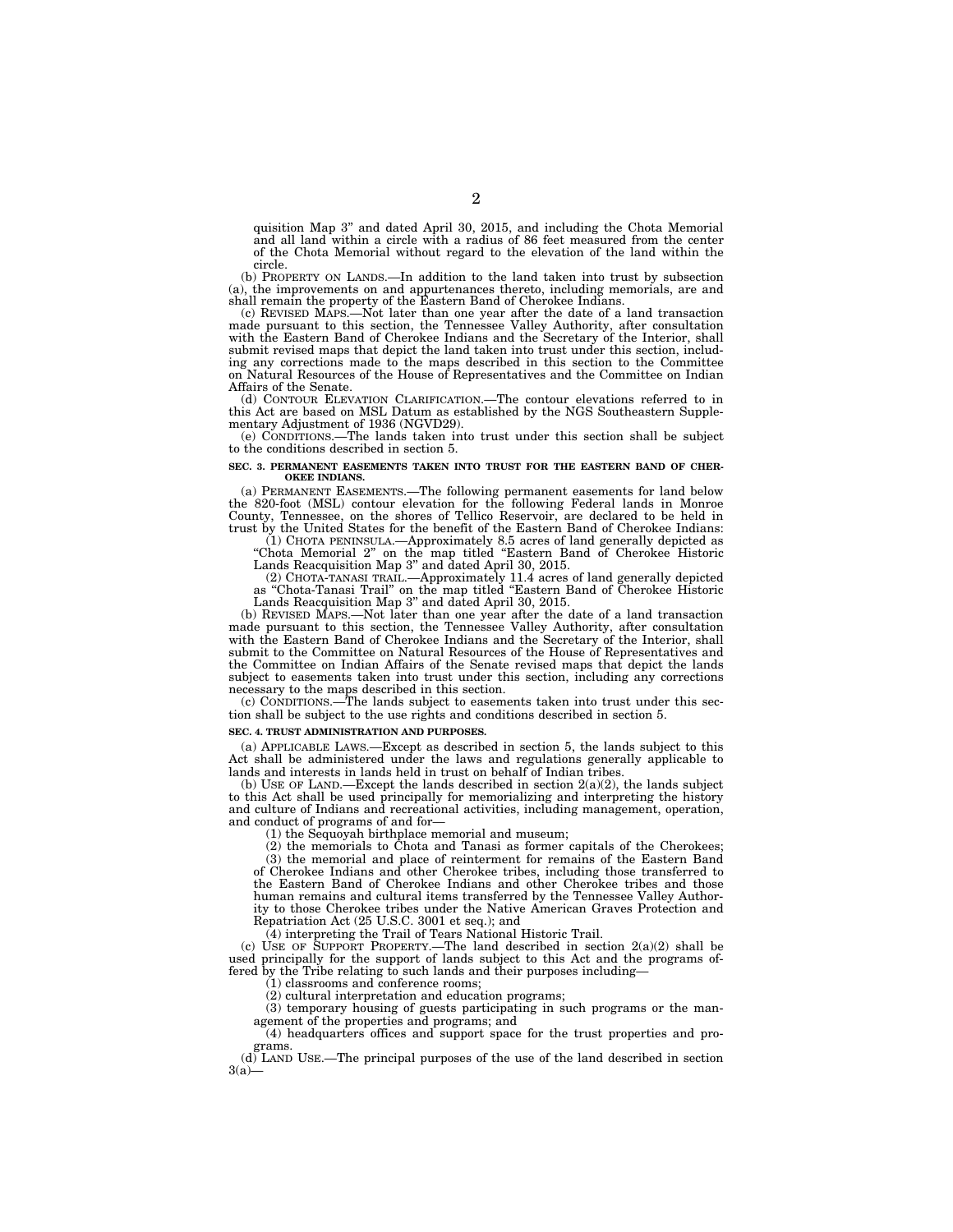(1) paragraph (1), shall be for a recreational trail from the general vicinity of the parking lot to the area of the Chota Memorial and beyond to the southern portion of the peninsula, including interpretive signs, benches, and other compatible improvements; and

(2) paragraph (2), shall be for a recreational trail between the Chota and Tanasi Memorials, including interpretive signs, benches, and other compatible improvements.

#### **SEC. 5. USE RIGHTS, CONDITIONS.**

(a) FLOODING OF LAND AND ROADS.—The Tennessee Valley Authority may temporarily and intermittently flood the lands subject to this Act that lie below the 824 foot (MSL) contour elevation and the road access to such lands that lie below the 824-foot (MSL) contour elevation.

(b) FACILITIES AND STRUCTURES.—The Eastern Band of Cherokee Indians may construct, own, operate, and maintain—

 $(1)$  water use facilities and nonhabitable structures, facilities, and improvements not subject to serious damage if temporarily flooded on the land adjoining the Tellico Reservoir side of the lands subject to this Act that lie between the 815-foot and 820-foot (MSL) contour elevations, but only after having received written consent from the Tennessee Valley Authority and subject to the terms of such approval; and

(2) water use facilities between the 815-foot (MSL) contour elevations on the Tellico Reservoir side of the lands subject to this Act and the adjacent waters of Tellico Reservoir and in and on such waters after having received written consent from the Tennessee Valley Authority and subject to the terms of such approval, but may not construct, own, operate, or maintain other nonhabitable structures, facilities, and improvements on such lands.

(c) INGRESS AND EGRESS.—The Eastern Band of Cherokee Indians may use the lands subject to this Act and Tellico Reservoir for ingress and egress to and from such land and the waters of the Tellico Reservoir and to and from all structures, facilities, and improvements maintained in, on, or over such land or waters.

(d) RIVER CONTROL AND DEVELOPMENT.—The use rights under this section may not be exercised so as to interfere in any way with the Tennessee Valley Authority's statutory program for river control and development.

(e) TVA AUTHORITIES.—Nothing in this Act shall be construed to affect the right of the Tennessee Valley Authority to—

(1) draw down Tellico Reservoir;

(2) fluctuate the water level thereof as may be necessary for its management of the Reservoir; or

(3) permanently flood lands adjacent to lands subject to this Act that lie below the 815-foot (MSL) contour elevation.

(f) RIGHT OF ENTRY.—The lands subject to this Act shall be subject to a reasonable right of entry by the personnel of the Tennessee Valley Authority and agents of the Tennessee Valley Authority operating in their official capacities as necessary for purposes of carrying out the Tennessee Valley Authority's statutory program for river control and development.

(g) ENTRY ONTO LAND.—To the extent that the Tennessee Valley Authority's operations on the lands subject to this Act do not unreasonably interfere with the Eastern Band of Cherokee Indians' maintenance of an appropriate setting for the memorialization of Cherokee history or culture on the lands and its operations on the lands, the Eastern Band of Cherokee Indians shall allow the Tennessee Valley Authority to enter the lands to clear, ditch, dredge, and drain said lands and apply larvicides and chemicals thereon or to conduct bank protection work and erect structures necessary in the promotion and furtherance of public health, flood control, and navigation.

(h) LOSS OF HYDROPOWER CAPACITY.—All future development of the lands subject to this Act shall be subject to compensation to the Tennessee Valley Authority for loss of hydropower capacity as provided in the Tennessee Valley Authority Flood Control Storage Loss Guideline, unless agreed to otherwise by the Tennessee Valley Authority.

(i) PROTECTION FROM LIABILITY.—The United States shall not be liable for any loss or damage resulting from—

(1) the temporary and intermittent flooding of lands subject to this Act;

(2) the permanent flooding of adjacent lands as provided in this section;

(3) wave action in Tellico Reservoir; or

(4) fluctuation of water levels for purposes of managing Tellico Reservoir.

(j) CONTINUING RESPONSIBILITIES.—The Tennessee Valley Authority shall— (1) retain sole and exclusive Federal responsibility and liability to fund and

implement any environmental remediation requirements that are required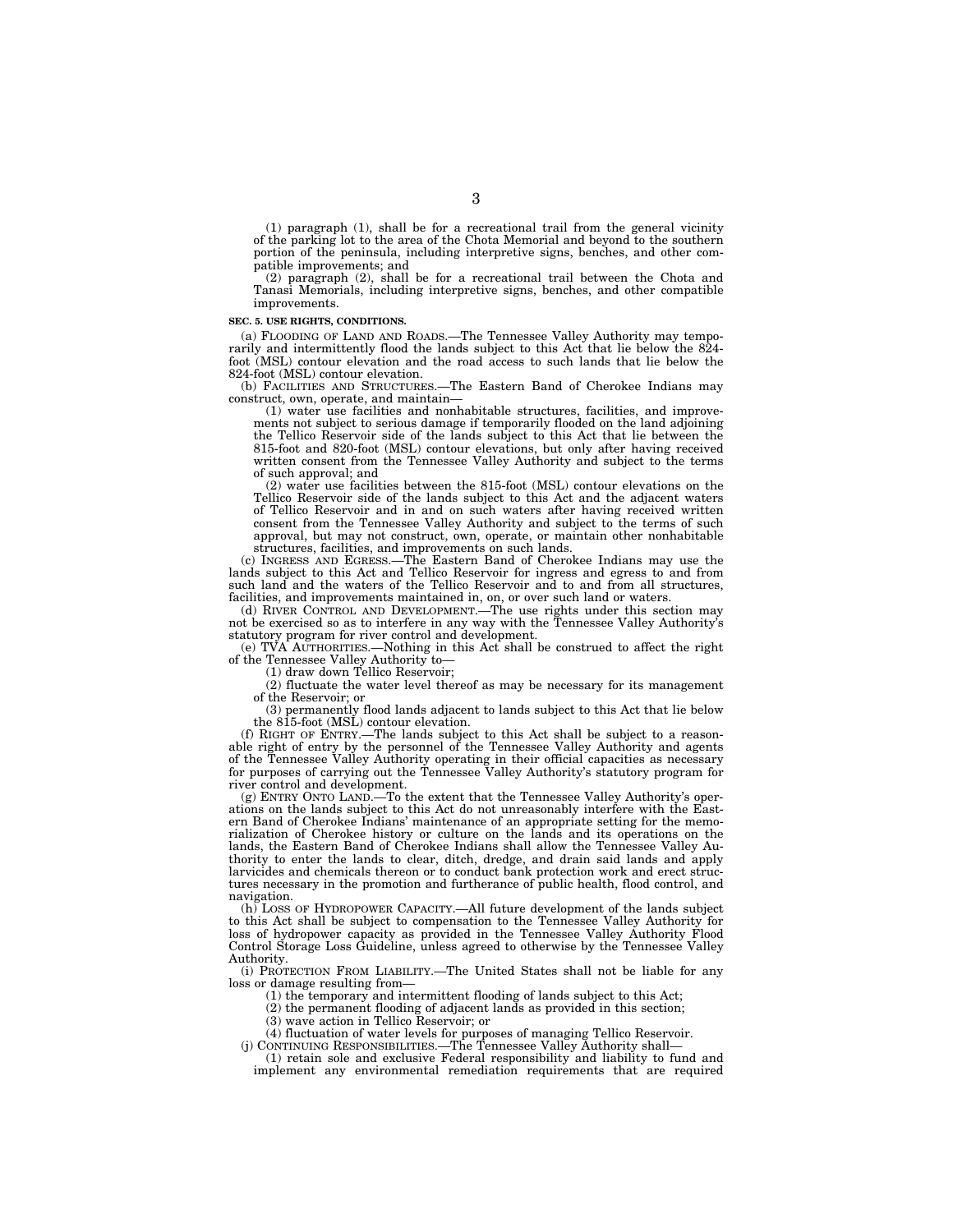under applicable Federal or State law for any land or interest in land to be taken into trust under this Act, as well as the assessments under paragraph (2) to identify the type and quantity of any potential hazardous substances on the lands;

(2) prior to the acquisition in trust, carry out an assessment and notify the Secretary of the Interior and the Eastern Band of Cherokee Indians whether any hazardous substances were stored on the lands and, if so, whether those substances—

(A) were stored for 1 year or more on the lands;

(B) were known to have been released on the lands; or

(C) were known to have been disposed of on the lands; and

(3) if the assessment under paragraph (2) shows that hazardous substances were stored, released, or disposed of on the lands, include in its notice under paragraph (2) to the Secretary of the Interior and the Eastern Band of Cherokee Indians—

(A) the type and quantity of such hazardous substances;

(B) the time at which such storage, release, or disposal took place on the lands; and

(C) a description of any remedial actions, if any, taken on the lands.

#### **SEC. 6. LANDS SUBJECT TO THE ACT.**

For the purposes of this Act, the term ''lands subject to this Act'' means lands and interests in lands (including easements) taken into trust for the benefit of the Eastern Band of Cherokee Indians pursuant to or under this Act.

#### **SEC. 7. GAMING PROHIBITION.**

No class II or class III gaming, as defined in the Indian Gaming Regulatory Act (25 U.S.C. 2701 et seq.), shall be conducted on lands subject to this Act.

#### PURPOSE OF THE BILL

The purpose of H.R. 146 is to take certain Federal lands in Tennessee into trust for the benefit of the Eastern Band of Cherokee Indians, and for other purposes.

#### BACKGROUND AND NEED FOR LEGISLATION

The Eastern Band of Cherokee Indians is a relatively small tribe located in the Great Smoky Mountains of westernmost North Carolina. The Tribe's reservation, which covers over 51,000 acres, is known as the Qualla Boundary and is headquartered in Cherokee, North Carolina.1

After the 1979 completion of the Tellico Dam in Loudon County, Tennessee, the Tribe continued in active communication with the Tennessee Valley Authority (TVA) on any areas impacted that the Tribe believed was of historical significance to the Tribe. The Tribe currently manages most of these properties as part of two permanent easements granted to the Tribe in 1984 and 1986. These easements were a result of informal agreements with TVA to address the Tribe's objections to TVA's construction of the Tellico Dam and Reservoir. Currently, the Tribe operates the Sequoyah Museum on one easement with TVA.

The Tribe believes that the original intent of both the Eastern Band leadership and TVA was to have the properties permanently transferred into trust status for the Tribe.

H.R. 146 would place approximately 96 acres of TVA land in Monroe County, Tennessee, on the shores of Little Tennessee River/Tellico Reservoir into trust for the benefit of the Eastern Band of Cherokee Indians. Additionally, the bill provides that two permanent easements over TVA land be held in trust. Gaming pur-

<sup>1</sup> Veronica E. Valarde Tiller, Tiller's Guide to Indian Country, third edition, at 587 (2015).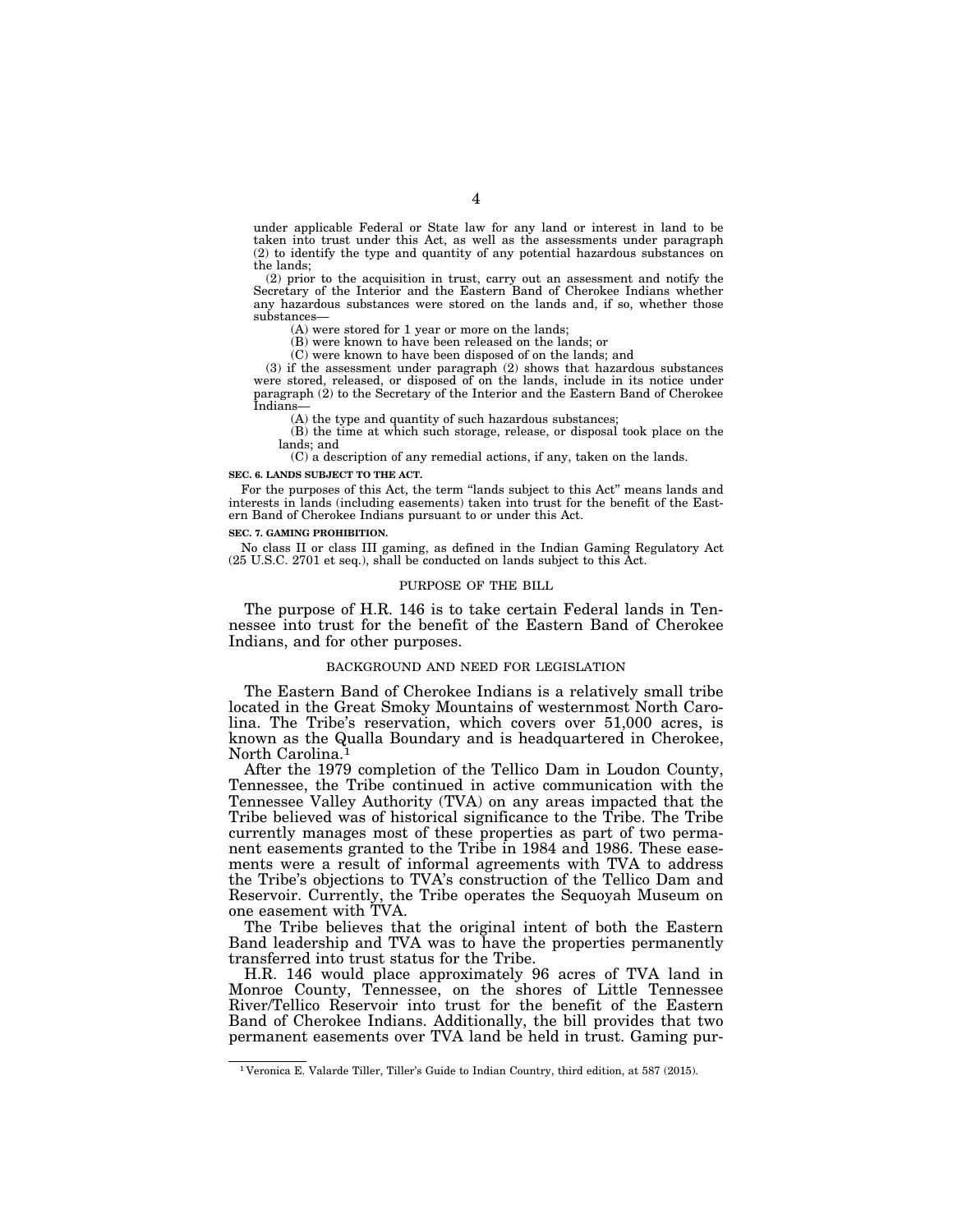suant to the Indian Gaming Regulatory Act (25 U.S.C. 2701 et seq.) would be prohibited on the lands placed into trust.

#### SECTION-BY-SECTION ANALYSIS

#### *Section 1. Short title*

Provides that the Act may be cited as the Eastern Band of Cherokee Historic Lands Reacquisition Act.

# *Sec. 2. Land taken into trust for the Eastern Band of Cherokee Indians*

Subsection (a) provides that subject to pre-existing rights-of-way or easements by third parties, three federal properties as shown on referenced maps, totaling approximately 76.1 acres, shall be placed into trust for the Tribe.

Subsection (b) provides that any physical property, including improvements to or on the land under section (a), will be the property of the Tribe.

Subsection (c) provides that TVA, after consulting with the Tribe and the Secretary of the Interior, shall submit any revisions to any maps to the Congressional committees of jurisdiction.

Subsection (d) indicates that the contour elevations referred to in this Act are based on MSL Datum as established by the NGS Southeastern Supplementary Adjustment of 1936 (NGVD29).

Subsection (e) provides that lands taken into trust under this section are bound by conditions set forth in section 5 of the bill.

# *Sec. 3. Permanent easements taken into trust for the Eastern Band of Cherokee Indians*

Subsection (a) provides that two easements held by the Tribe and identified on ''Map 3'' shall be placed into trust for the Tribe.

Subsection (b) provides that TVA, after consulting the Tribe and the Secretary of the Interior, shall submit any revisions to any maps regarding permanent easements to Congressional committees of jurisdiction.

Subsection (c) provides that lands taken into trust under this section are bound by conditions set forth in Section 5 of the bill.

# *Sec. 4. Trust administration and purposes*

Subsection (a) clarifies that except as provided by section 5, the laws and regulations generally applicable to lands held in trust for tribes shall apply to the lands subject to the Act.

Subsection (b) provides that all lands taken into trust, except lands described in section  $2(a)(2)$ , shall be used primarily for memorializing and interpreting history of the Tribe.

Subsection (c) indicates that support property identified under the bill shall be limited to uses such as classrooms and conference rooms; cultural interpretation for education programs; and temporary housing for guests.

Subsection (d) indicates that principal purposes of the use of land described in section 3(a) shall be for recreational trails.

#### *Sec. 5. Use rights, conditions*

Provides that the lands placed into trust under this Act may not interfere with normal operations of the TVA and grants TVA ade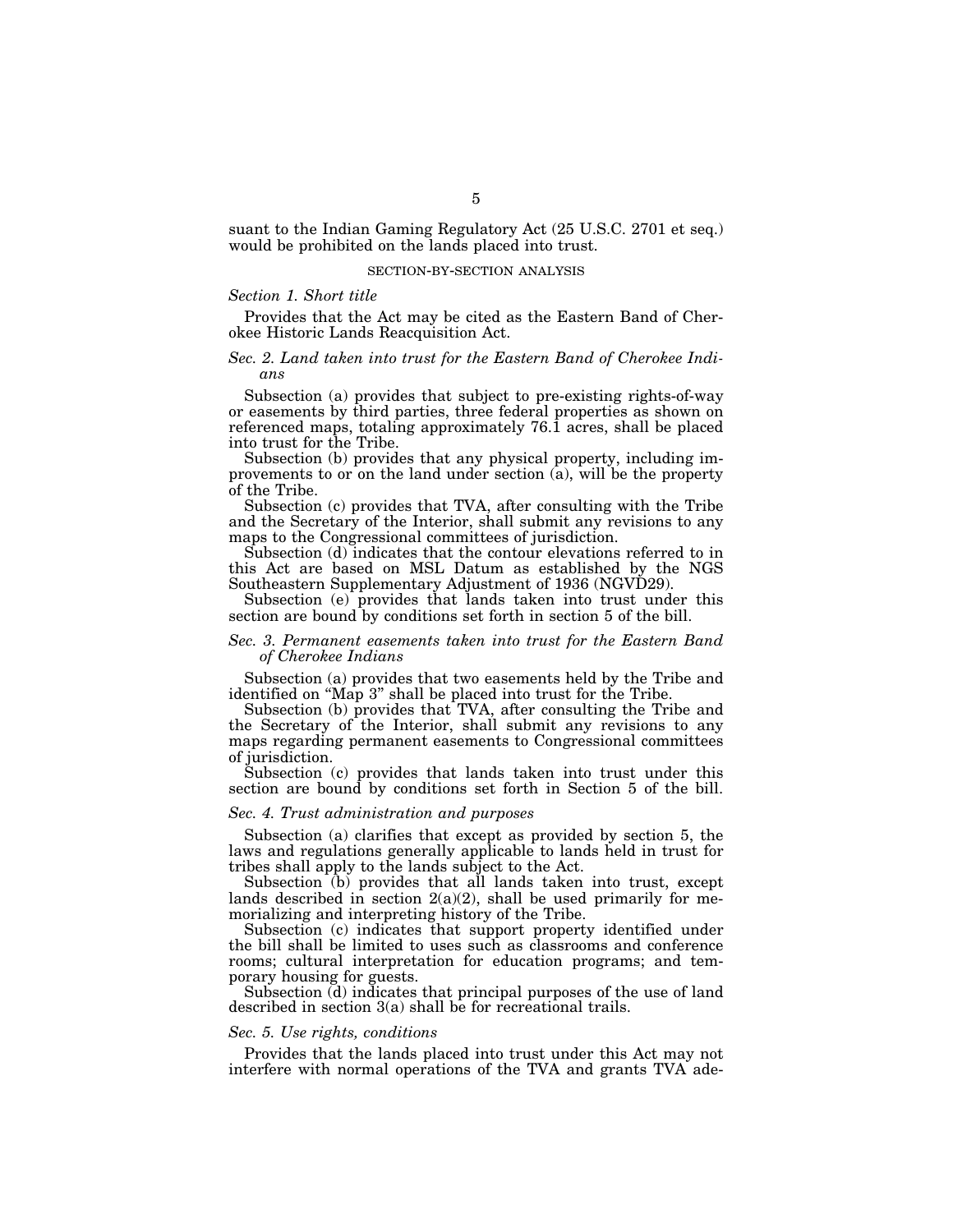quate access for carrying out TVA activities. Further, this section provides that TVA shall not be liable for any loss or damage resulting from normal activities. The section also delineates activities that may be conducted by the Tribe and grants the Tribe access to the lands taken into trust under this Act.

#### *Sec. 6. Lands subject to the Act*

Clarifies that the term ''lands subject to this Act'' used in the bill includes land and easements placed into trust for the Tribe under this Act.

#### *Sec. 7. Gaming prohibition*

Provides that class II and III gaming as defined in the Indian Gaming Regulatory Act would be prohibited on the lands put into trust under the bill.

#### COMMITTEE ACTION

H.R. 146 was introduced on January 3, 2017, by Congressman Charles J. ''Chuck'' Fleischmann (R–TN). The bill was referred to the Committee on Natural Resources, and within the Committee to the Subcommittee on Indian, Insular and Alaska Native Affairs. On October 4, 2017, the Subcommittee held a hearing on the bill. On January 17, 2018, the Natural Resources Committee met to consider the bill. The Subcommittee was discharged by unanimous consent. Congressman Rob Bishop (R–UT) offered an amendment designated #1; it was adopted by unanimous consent. No additional amendments were offered and the bill, as amended, was ordered favorably reported to the House of Representatives by unanimous consent.

#### COMMITTEE OVERSIGHT FINDINGS AND RECOMMENDATIONS

Regarding clause  $2(b)(1)$  of rule X and clause  $3(c)(1)$  of rule XIII of the Rules of the House of Representatives, the Committee on Natural Resources' oversight findings and recommendations are reflected in the body of this report.

#### COMPLIANCE WITH HOUSE RULE XIII AND CONGRESSIONAL BUDGET **ACT**

1. Cost of Legislation and the Congressional Budget Act. With respect to the requirements of clause  $3(c)(2)$  and  $(3)$  of rule XIII of the Rules of the House of Representatives and sections 308(a) and 402 of the Congressional Budget Act of 1974, the Committee has received the following estimate for the bill from the Director of the Congressional Budget Office:

# U.S. CONGRESS, CONGRESSIONAL BUDGET OFFICE, *Washington, DC, February 23, 2018.*

Hon. ROB BISHOP, *Chairman, Committee on Natural Resources, House of Representatives, Washington, DC.* 

DEAR MR. CHAIRMAN: The Congressional Budget Office has prepared the enclosed cost estimate for H.R. 146, the Eastern Band Cherokee Historic Lands Reacquisition Act.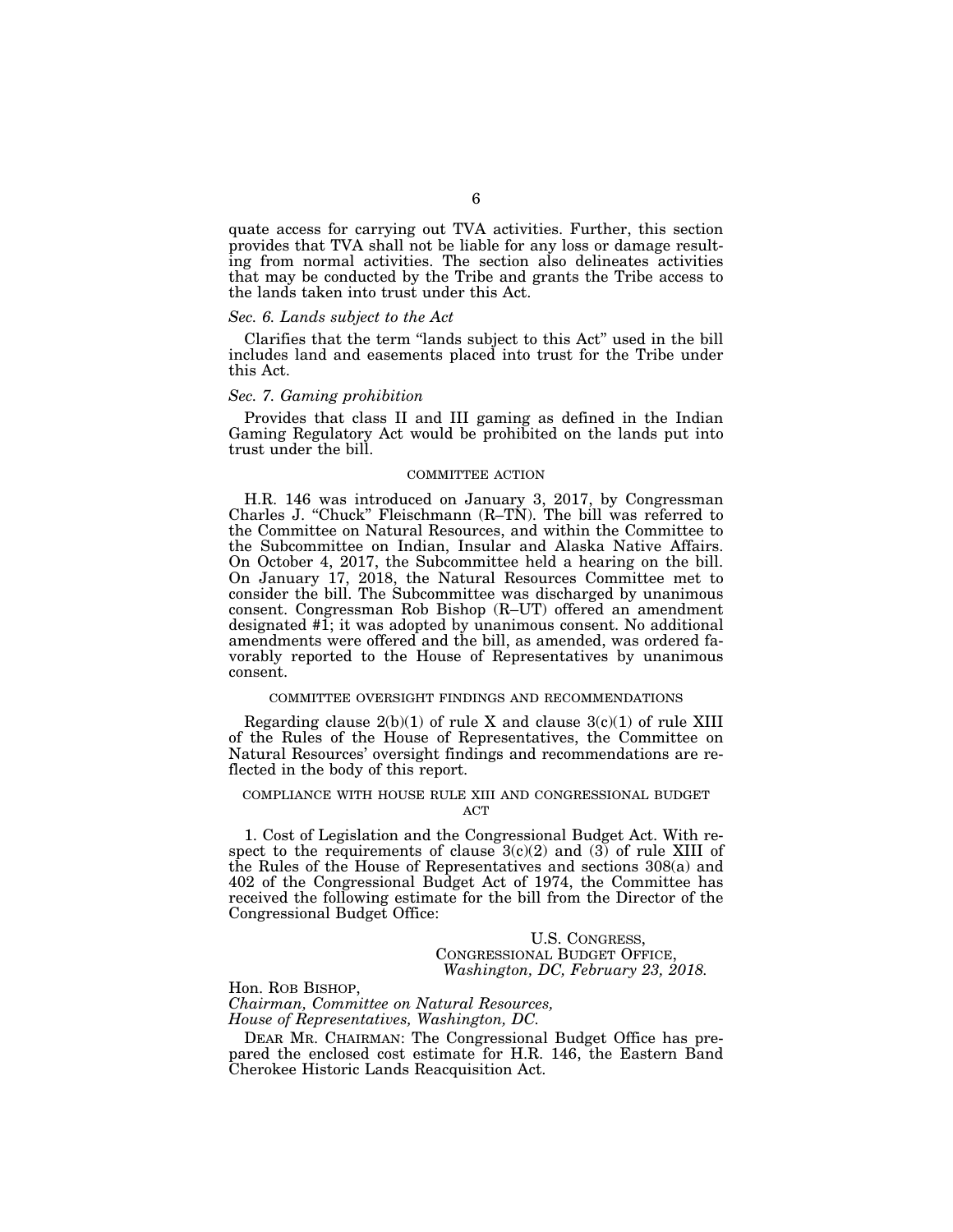If you wish further details on this estimate, we will be pleased to provide them. The CBO staff contact is Robert Reese.

Sincerely,

# KEITH HALL, *Director.*

#### Enclosure.

#### *H.R. 146—Eastern Band Cherokee Historic Lands Reacquisition Act*

H.R. 146 would take into trust, for the benefit of the Eastern Band of Cherokee Indians, approximately 96 acres of land located in Monroe County, Tennessee, that is currently administered by the Tennessee Valley Authority (TVA). The bill would require TVA to submit revised maps to the Congress of those lands and would prohibit certain types of gaming on them.

Using information from TVA, CBO estimates that compiling the information to revise the maps of the lands taken into trust under the bill would cost about \$30,000 in 2018. Under current law, TVA sells electricity at prices sufficient to recover any costs over the useful life of an investment, program, or activity in lieu of receiving annual appropriations. On that basis, CBO expects that any increase in direct spending for mapping would be treated as an operating expense and recovered quickly in TVA's rates. Thus, CBO estimates that the net effect on direct spending would be negligible.

Because enacting H.R. 146 would affect direct spending, pay-asyou-go procedures apply. Enacting H.R. 146 would not affect revenues.

CBO estimates that enacting H.R. 146 would not increase net direct spending or on-budget deficits in any of the four consecutive 10-year periods beginning in 2028.

H.R. 146 contains no intergovernmental or private-sector mandates as defined in the Unfunded Mandates Reform Act.

The CBO staff contact for this estimate is Robert Reese. The estimate was approved by H. Samuel Papenfuss, Deputy Assistant Director for Budget Analysis.

2. General Performance Goals and Objectives. As required by clause  $3(c)(4)$  of rule XIII, the general performance goal or objective of this bill is to take certain Federal lands in Tennessee into trust for the benefit of the Eastern Band of Cherokee Indians, and for other purposes.

#### EARMARK STATEMENT

This bill does not contain any Congressional earmarks, limited tax benefits, or limited tariff benefits as defined under clause  $9(e)$ ,  $9(f)$ , and  $9(g)$  of rule XXI of the Rules of the House of Representatives.

### COMPLIANCE WITH PUBLIC LAW 104–4

This bill contains no unfunded mandates.

# COMPLIANCE WITH H. RES. 5

Directed Rule Making. This bill does not contain any directed rule makings.

Duplication of Existing Programs. This bill does not establish or reauthorize a program of the Federal Government known to be du-